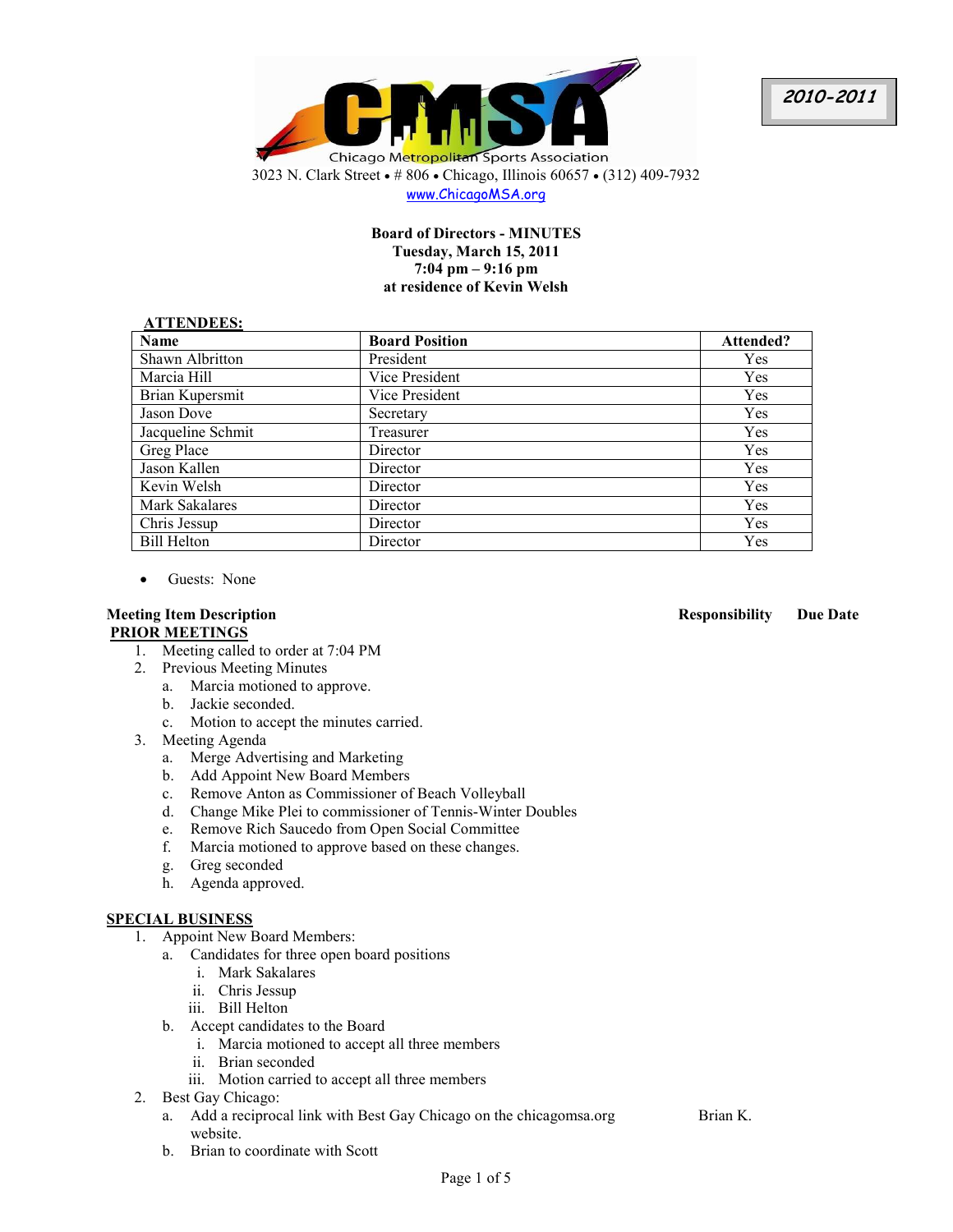

**ST** 

|          | <u>ANDARD BUSINESS</u>                                                        |           |  |
|----------|-------------------------------------------------------------------------------|-----------|--|
|          | <b>Treasurer Report</b>                                                       |           |  |
| 1.       | Jackie has assumed the treasurer position after Gary's resignation. Thanks to |           |  |
|          | Jackie for her dedication.                                                    |           |  |
| 2.       | Need a reconcillation.                                                        |           |  |
| 3.       | Jackie working on deposits for which have not been accounted                  |           |  |
| 4.<br>5. | The Audit has been completed.                                                 |           |  |
| 6.       | Summer budgets need to be finished.                                           |           |  |
| 7.       | Fall sports have been completed                                               |           |  |
| 8.       | Still tackling tennis<br>Financing                                            |           |  |
|          | Bill Helton recently submitted for checks from August<br>a.                   |           |  |
|          | b. Insurance – need to know the number of players per sport.                  |           |  |
| 9.       | 501C3 status                                                                  | Mark S.   |  |
|          | a. Mark Sakalares to lead with Bill Helton assisting                          | Bill H    |  |
|          | b. Need someone to follow-up                                                  |           |  |
|          | c. Need a Hearing                                                             |           |  |
|          | d. Department of Revenue in Illinois.                                         |           |  |
|          | <b>Committee Reports</b>                                                      |           |  |
| 1.       | Advertising Marketing – Growing the League                                    |           |  |
|          | Advertising<br>a.                                                             |           |  |
|          | i. Q1 Men's Flag Football, Beach Volleyball, Singles and Doubles              | JK        |  |
|          | Tennis                                                                        |           |  |
|          | ii. Night Spots                                                               |           |  |
|          | iii. Gay Chicago Ad $-35$ Years and Thanks (\$1000)                           |           |  |
|          | iv. Windy City Times                                                          |           |  |
|          | <b>Public Relations</b><br>$\mathbf{b}$                                       |           |  |
|          | i. Shawn Albritton and Chris Jessup to lead                                   | SA and CJ |  |
| 2.       | Sponsorship                                                                   |           |  |
|          | $ATC$ -> Not Hiring -> BK to respond<br>a.                                    | Brian K   |  |
|          | b. Ride the Coat-tails of the GSWS                                            |           |  |
|          | Chicago Pride Bowl<br>$c_{\cdot}$                                             |           |  |
|          | i. Outdoor fees are going to increase                                         |           |  |
|          | ii. Invite Dana and Alsonso to a meeting                                      |           |  |
|          | iii. Shawn is back and chief of Park District                                 |           |  |
| 3.       | Women's Social Committee                                                      |           |  |
|          | Planning the Family Event<br>a.                                               | Shawn A   |  |
|          | b. Approach someone with kids to organize.                                    |           |  |
| 4.       | Shawn to approach someone to organize<br>c.<br>Open Social Committee          |           |  |
|          | Chris to contact Art at Sidetrack concerning having the event there.<br>a.    | Chris J   |  |
|          | Shoot for the event the last Saturday of April or first Saturday of May<br>İ. |           |  |
|          | Mark to check into setting up a street event this summer $(\$7,500)$<br>b.    | Mark S    |  |
| 5.       | Park District & Tournament Committee                                          |           |  |
|          | Shawn S has returned to Chicago<br>a.                                         |           |  |
|          | Early Fall meet with new Park District Administration<br>b.                   |           |  |
|          | (August/September)                                                            |           |  |
| 6.       | ChicagoMSA Hall of Fame Committee                                             |           |  |

a. Next week at Spynner's at 7PM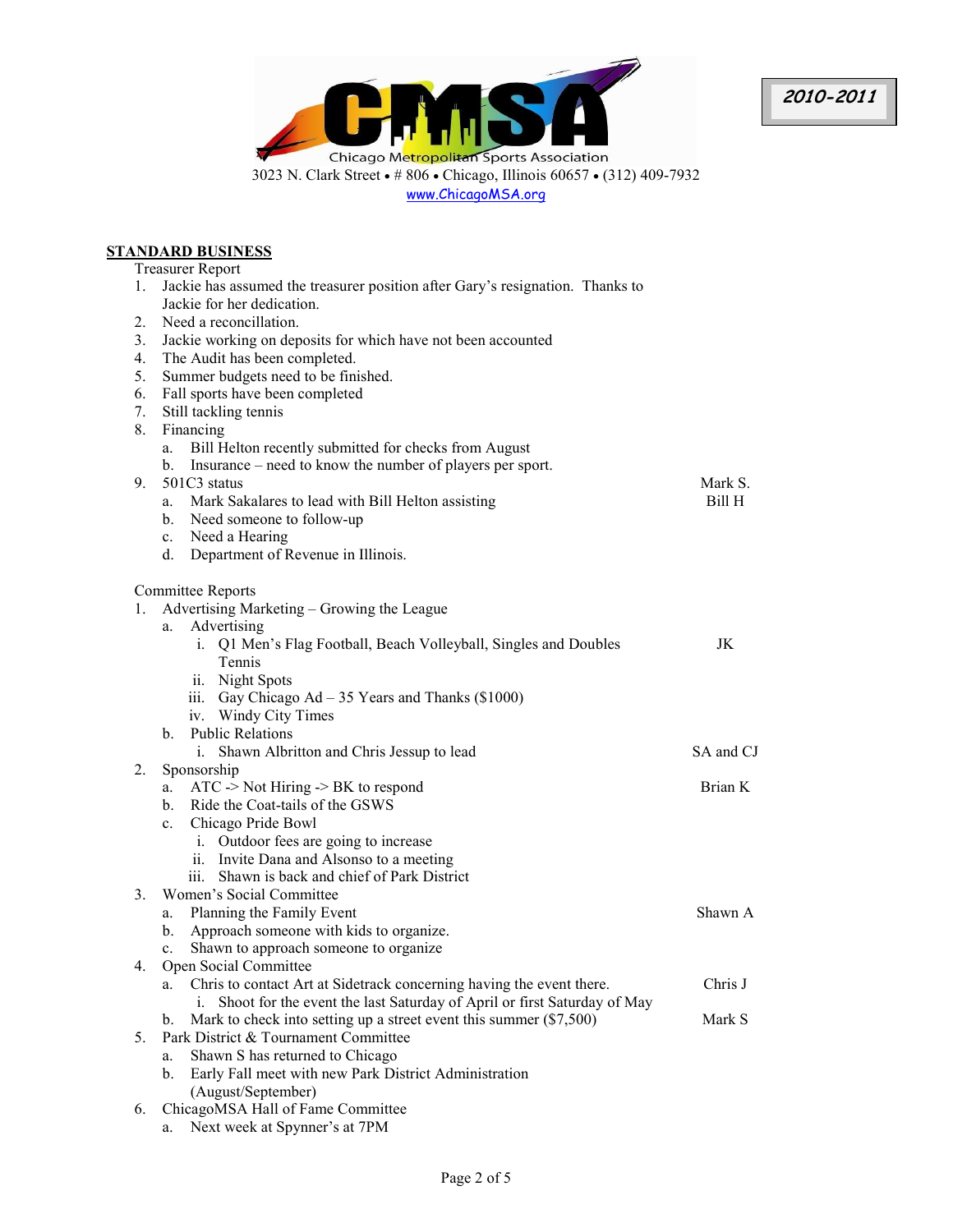

www.ChicagoMSA.org

7. Ways and Means Committee

a. Tennis

- i. Tennis Board members have 2-year appointments
- ii. USTA rates players this year
- iii. Placed by self-ratings => Summer Ladder
- iv. International Tournament
- v. Policy changes sent to Mike Plei so he can distribute them out to the players
- b. Softball

| i. Scheduling a meeting with Jack                     | Brian K |
|-------------------------------------------------------|---------|
| ii. Brian to coordinate a meeting with Jack and Kevin | Kevin W |
| iii. Rules review to Kevin                            |         |

- 8. NAGAAA World Series 2011 Liaison
	- a. Jack and Aaron Brost have been contacted but have not responded
	- b. Superbowl Party at Spin was well attended
	- c. Might be having organizational issues, which concerns the Board

#### **EXISTING BUSINESS**

Complaints/Disciplinary:

1. Corey Cornmartinee at Basketball

Complimentary Membership:

1. Tony Phillips for Basketball

## **LEAGUES:**

- 1. Badminton:
	- a. Doubles pushed to May
	- b. Armor is being worked upon
- 2. Basketball Men's
	- a. Going well
	- b. 10% Carry-over
	- c. Send invoices to account for cash in and out
	- d. Two more weeks of games
	- e. Find New Gym Mark to work with Bill
- 3. Basketball Women's
	- a. Top Three on Saturday
- 4. Dodgeball Winter Open a. Finishes in two weeks
- 5. Dodgeball Winter Women's a. Women's had a rain-out
- 6. Flag Football Men's
	- a. Sharing the field with Women's
- 7. Flag Football Women's
- a. Sharing the field with Men's
- 8. Kickball Outdoor:
	- a. Moved to fall
	- b. Pottawatomie Field is being re-worked
- 9. Soccer Indoor:
	- a. Till March 9
	- b. No word from Women's
- 10. Soccer Outdoor Open
	- a. Nothing significant to report

Mark S Bill H

Greg P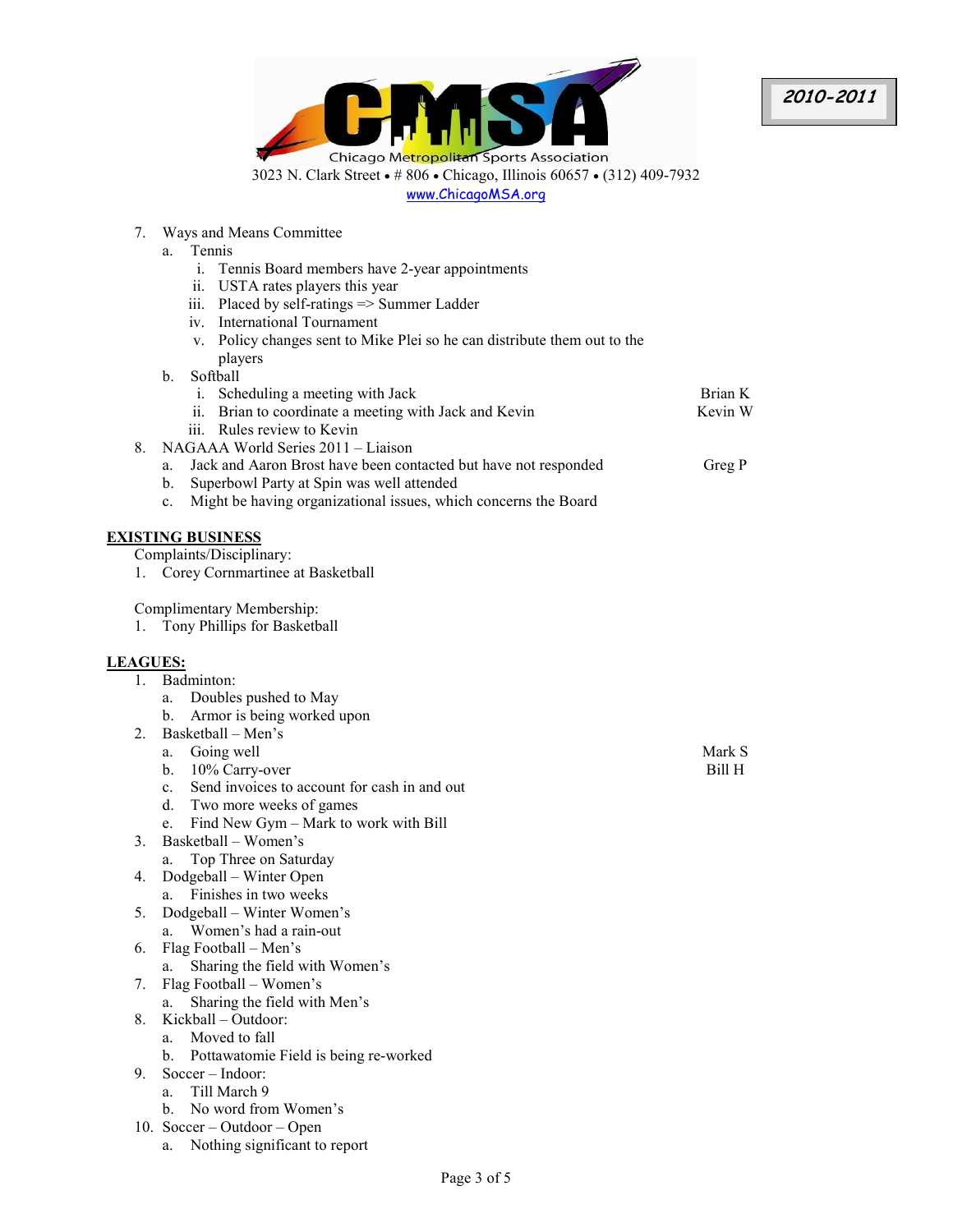

www.ChicagoMSA.org

- 11. Soccer Outdoor Women's
	- a. Nothing significant to report
- 12. Softball Summer Open Sunday
	- a. 55 Teams this year
	- b. 8AM 5PM
	- c. Ratings New Procedure
- 13. Softball Summer Open Thursdays
- a. Pottawatomie Fields are being re-worked this summer.
- 14. Softball Summer Women's Sundays
	- a. Just fees for this year
	- b. Need Budget first from league
	- c. Meeting at Margate Fieldhouse
- 15. Softball Fall Open
	- a. Nothing significant to report
- 16. Softball Fall Women's
	- a. Nothing significant to report
- 17. Softball Senior League
	- a. Nothing significant to report
- 18. Tennis Summer Singles
	- a. Nothing significant to report
- 19. Tennis Summer Doubles
	- a. Nothing significant to report
- 20. Tennis Winter Doubles
	- a. Is finishing their season
- 21. Volleyball Beach
	- a. Need to find a volunteer to head the league
	- b. Coordination needed
	- c. Send league email on what tasks need help
	- d. Haul equipment back and forth (will get paid to haul)
	- e. April 9 is registration
	- f. 34 courts at the end of the season
	- g. Wish List
		- i. Want 60 courts
		- ii. Need Poles
		- iii. Need Replacement Poles
		- iv. Need Hooks to hang-up nets

h.

- 22. Volleyball Open
	- a. Not discussed
- 23. Volleyball Women's
	- a. Party on March 26 at Mary's